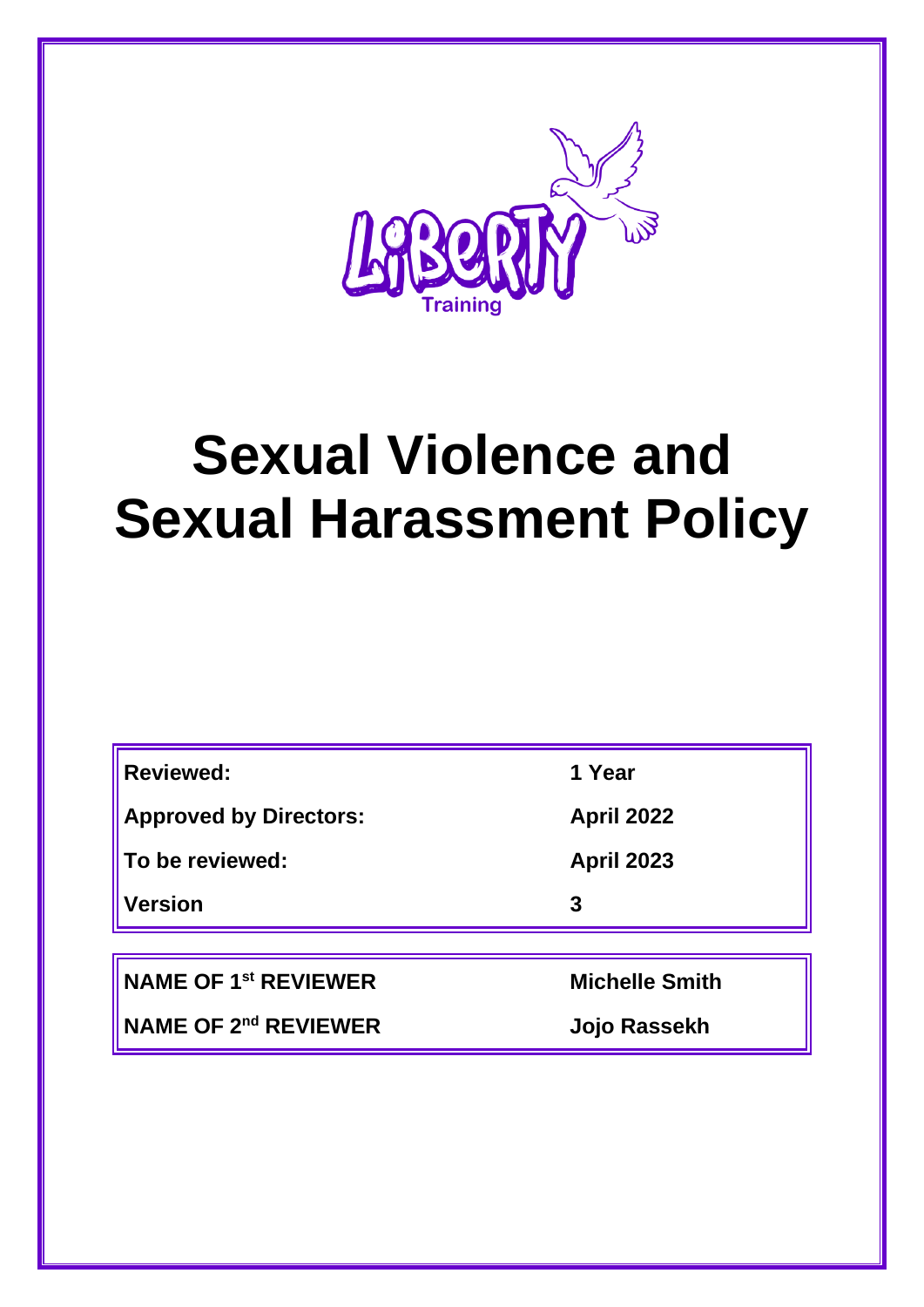# Contents

| Role of the Designated Safeguarding Lead & Deputy Designated Safeguarding Lead4 |  |
|---------------------------------------------------------------------------------|--|
|                                                                                 |  |
|                                                                                 |  |
|                                                                                 |  |
|                                                                                 |  |
|                                                                                 |  |
|                                                                                 |  |
|                                                                                 |  |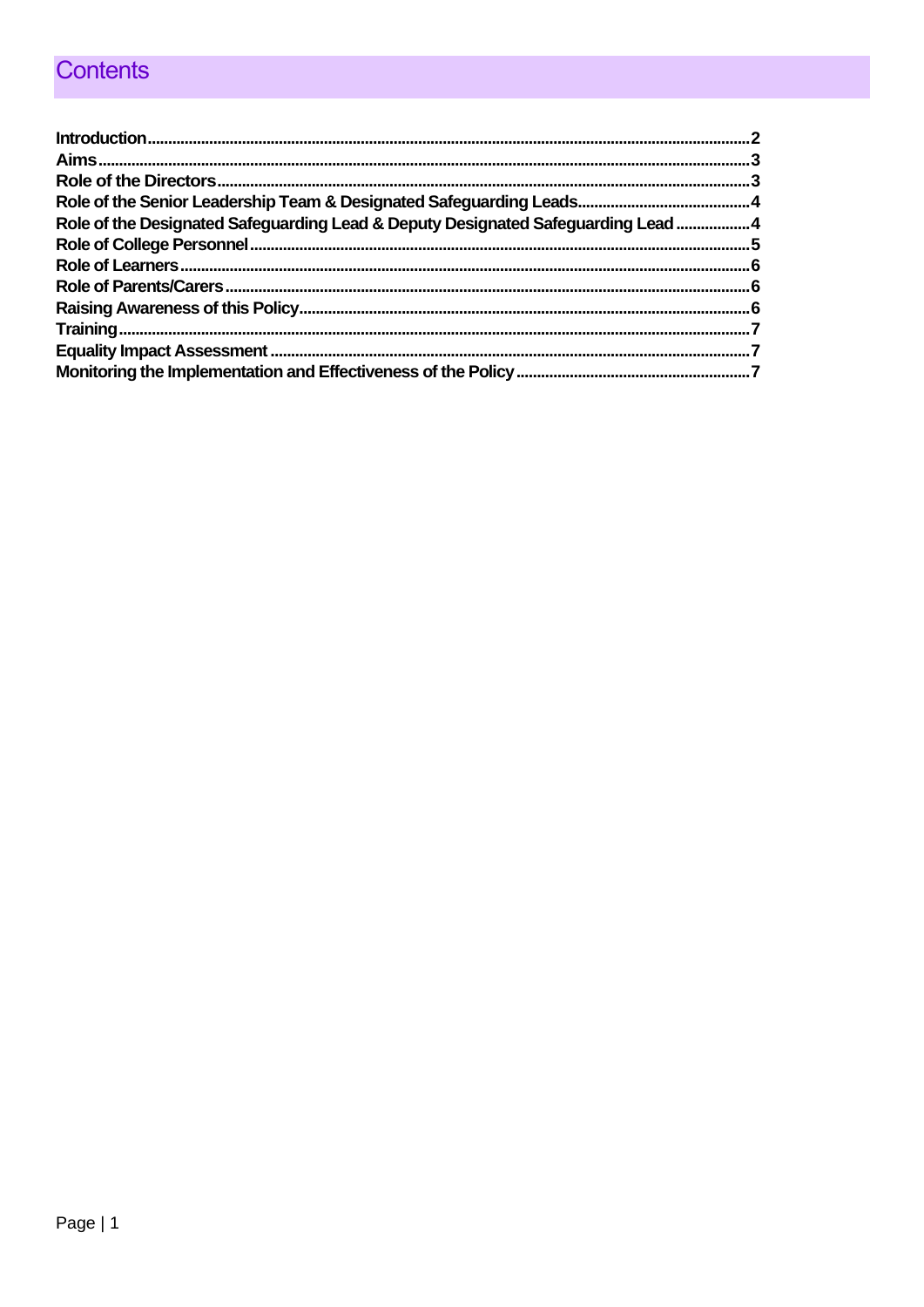<span id="page-2-0"></span>The following are very important telephone numbers that must be kept up to date at all times:

| <b>Safeguarding Contacts</b>                        | <b>Mobile</b>                          |
|-----------------------------------------------------|----------------------------------------|
| <b>Designated Safeguarding Lead</b>                 | 07503923934                            |
| <b>Deputy Designated Safeguarding Lead</b>          | 07946032122                            |
| <b>Local Authority Designated Officer</b><br>(LADO) | 03000 41 08 88                         |
| <b>Social Services Referrals</b>                    | 03000 41 11 11                         |
| <b>Out of Hours Social Services</b>                 | 03000 41 91 91                         |
| <b>Police</b>                                       | 999 (emergency)<br>101 (non-emergency) |
| <b>NSPCC Whistle-blowing Helpline</b>               | 0800 028 0285                          |

We believe this policy should be a working document that is fit for purpose, represents the college ethos, enables consistency and quality across the college.

We are committed to safeguarding and promoting the welfare of all learners and we give due regard to the guidance as found in the DfE documents 'Keeping Children Safe in Education' and 'Working Together to Safeguard Children' as the safety and protection of learners is of paramount importance to everyone in this college.

We believe it is very important in taking a whole college approach to safeguarding that prepares learners for life in modern Britain by involving all stakeholders and by creating and maintain a culture of vigilance throughout the college.

We have in place a broad and balanced curriculum that ensures learners are taught about safeguarding by way of a planned program (that is age and stage of development appropriate) of evidence-based content delivered through the whole curriculum. The program covers such topics as:

- Healthy and respectful relationships
- What respectful behaviour looks like
- **Consent**
- Gender roles, stereotyping, equality
- Body confidence and self-esteem
- Prejudiced behaviour
- That sexual violence and sexual harassment is always wrong
- Addressing cultures of sexual harassment

(Sexual violence and sexual harassment between children in colleges and colleges (DfE))

We are aware that 'sexual violence and sexual harassment can occur between two young people of any sex and they can occur 'through a group of young people sexually assaulting or sexually harassing a single young person or group of young people'.

We are aware that girls, learners who identify as LGBTQ+, or are perceived by their peers to be LGBTQ+ and learners with SEND are most likely to be at risk from sexual violence or sexual harassment.

We understand sexual violence refers to criminal acts such as rape, assault by penetration and sexual assault, as defined by the Sexual Offences Act 2003. While sexual harassment is described as 'unwanted conduct of a sexual nature that can occur online and offline' and can take the form of sexual comments, sexual jokes or taunting, physical behavior and online sexual harassment.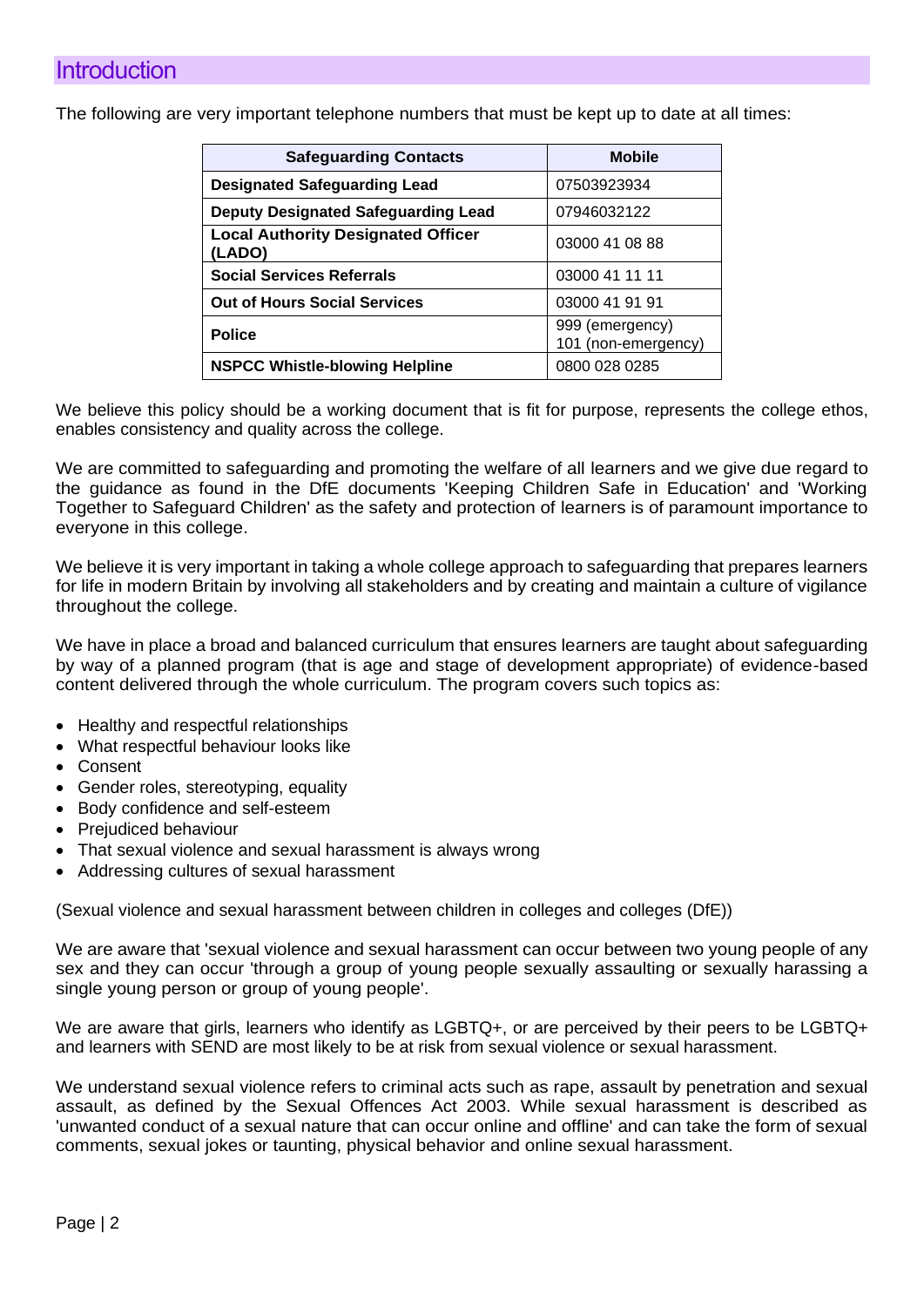We have the responsibility to ensure that sexual violence and sexual harassment is not acceptable and will not be tolerated. All incidents of sexual violence and sexual harassment will be dealt with and all victims will be taken seriously with the appropriate support provided.

We wish to work closely with the Youth Participation Group and to hear their views and opinions as we acknowledge and support Article 12 of the United Nations Convention on the Rights of the Child that learners should be encouraged to form and to express their views.

We as a college community have a commitment to promote equality. Therefore, an equality impact assessment has been undertaken and we believe this policy is in line with the Equality Act 2010.

We all have a responsibility to ensure equality permeates into all aspects of college life and that everyone is treated equally irrespective of age, disability, gender reassignment, marriage and civil partnership, pregnancy and maternity, race, religion or belief, sex and sexual orientation. We want everyone connected with this college to feel safe, secure, valued and of equal worth.

We acknowledge the findings of the Race Disparity Audit that clearly shows how people of different ethnicities are treated across the public services of health, education, employment and the criminal justice system.

The educational section of the audit that covers: differences by region; attainment and economic disadvantage; exclusions and abuse; and destinations, has a significant importance for the strategic planning of this college.

#### <span id="page-3-0"></span>Aims

- To ensure that sexual violence and sexual harassment is not acceptable and will not be tolerated.
- To have in place procedures to ensure that we meet our responsibilities for safeguarding and promoting the welfare of learners from abuse.
- To ensure that all college personnel are aware of what action to take when dealing with a safeguarding issue.
- To create and provide a learning environment that is safe, secure, warm and welcoming for learners combined with sound security systems and procedures.
- To ensure compliance with all relevant legislation connected to this policy.
- To work with other colleges and the local authority to share good practice in order to improve this policy.

#### <span id="page-3-1"></span>Role of the Directors

The Directors have:

- Appointed a Designated Safeguarding Lead and Deputy Designated Safeguarding Lead;
- Delegated powers and responsibilities to the Senior Leadership Team to ensure all college personnel and stakeholders are aware of and comply with this policy;
- Responsibility for ensuring full compliance with all statutory responsibilities;
- Responsibility for ensuring that the college complies with all equalities legislation;
- Nominated a designated equalities person to ensure that appropriate action will be taken to deal with all prejudice related incidents or incidents which are a breach of this policy;
- Responsibility for ensuring funding is in place to support this policy;
- Make effective use of relevant research and information to improve this policy;
- Responsibility for ensuring this policy and all policies are maintained and updated regularly;
- Responsibility for ensuring all policies are made available to parents;
- Work closely with the Headteacher, the Designated Safeguarding Lead and the Deputy Designated Safeguarding Lead;
- Ensure this policy and other linked policies are up to date;
- Ensure that everyone connected with the college is aware of this policy;

Page | 3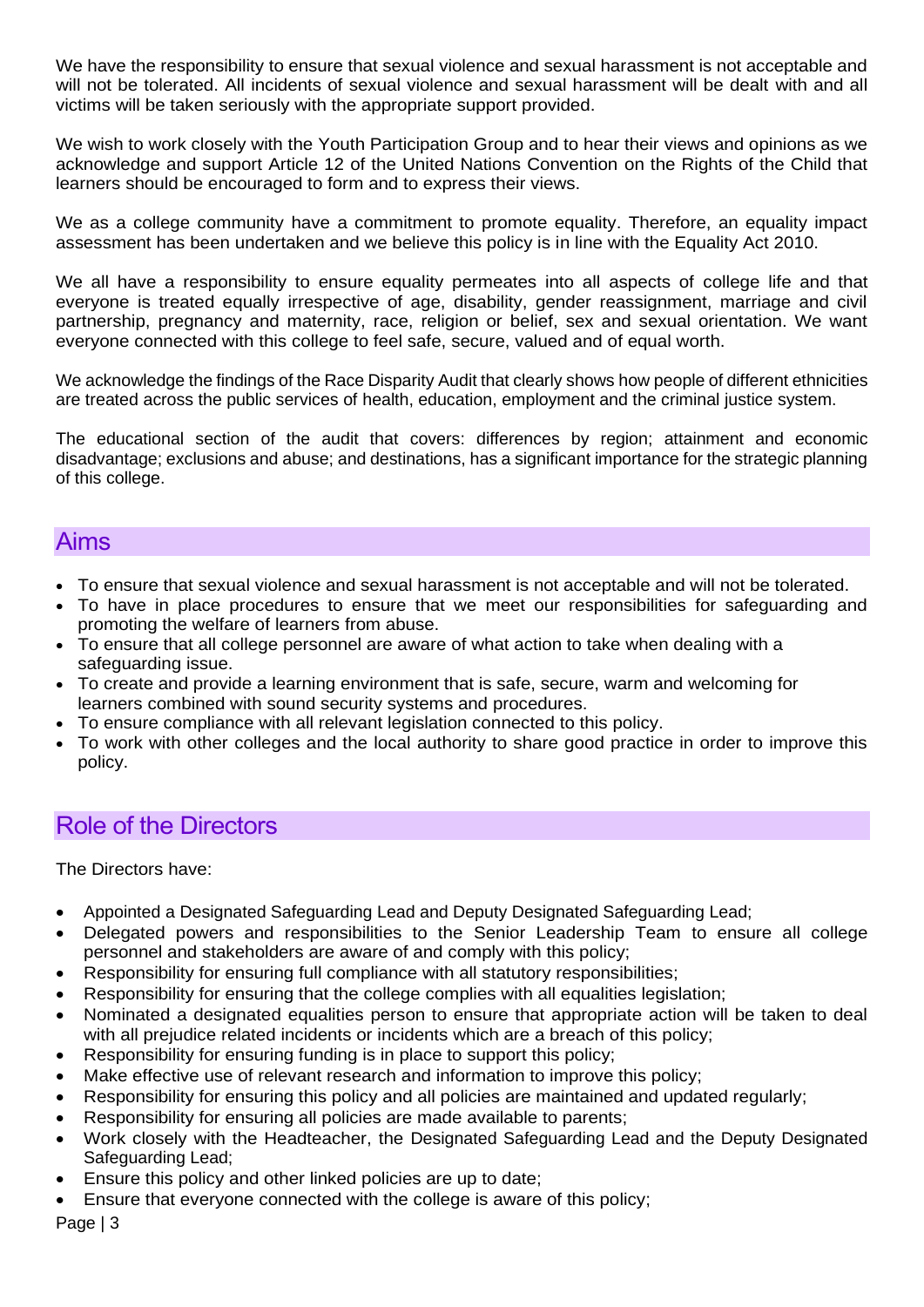- Attend training related to this policy;
- Responsibility for the effective implementation, monitoring and evaluation of this policy.

## <span id="page-4-0"></span>Role of the Senior Leadership Team & Designated Safeguarding Leads

The Senior Leadership Team, Designated Safeguarding Lead and Deputy Designated Safeguarding Lead will:

- Ensure a whole college approach to safeguarding that will prepare learners for life in modern Britain:
- Ensure learners are taught about safeguarding through Relationship and Sex Education and Personal, Social, Health and Economic Education, as part of providing a broad and balanced curriculum that will cover the following issues:
	- healthy and respectful relationships;
	- − what respectful behaviour looks like;
	- gender roles, stereotyping, equality;
	- − body confidence and self-esteem;
	- prejudiced behaviour;
	- that sexual violence and sexual harassment is always wrong; and
	- − addressing cultures of sexual harassment.
- Undertake effective safeguarding training undertaken by a specialist trainer in order to:
	- have a good understanding of harmful sexual behaviour;
	- undertake a risk and needs assessment by considering the victim, the alleged perpetrator, and the other learners, once a report of sexual violence has been made;
	- be able to safeguard and support victims of sexual violence and sexual harassment;
	- be able to safeguard and support alleged perpetrators;
	- be able to safeguard and support learners who have witnessed sexual violence;
	- deal with victims and alleged perpetrators sharing classes;
	- work with parents and carers.
- Be aware that:
	- a child under the age of 13 can never consent to any sexual activity;
	- the age of consent is 16:
	- sexual intercourse without consent is rape;
	- − rape, assault by penetration and sexual assault are defined in law;
	- − creating and sharing sexual photos and videos of under-18s is illegal.
- Ensure all college personnel, learners and parents are aware of and comply with this policy;
- Monitor the effectiveness of this policy by speaking with learners, college personnel and parents
- Annually report to the Directors on the success and development of this policy.

## <span id="page-4-1"></span>Role of the Designated Safeguarding Lead & Deputy Designated Safeguarding Lead

The Designated Safeguarding Lead and Deputy Designated Safeguarding Leads will:

- Have close links with external support agencies in order to support learners, to train college personnel or support college personnel;
- Take the lead role and using their professional judgement make all decisions on a one-to-one basis;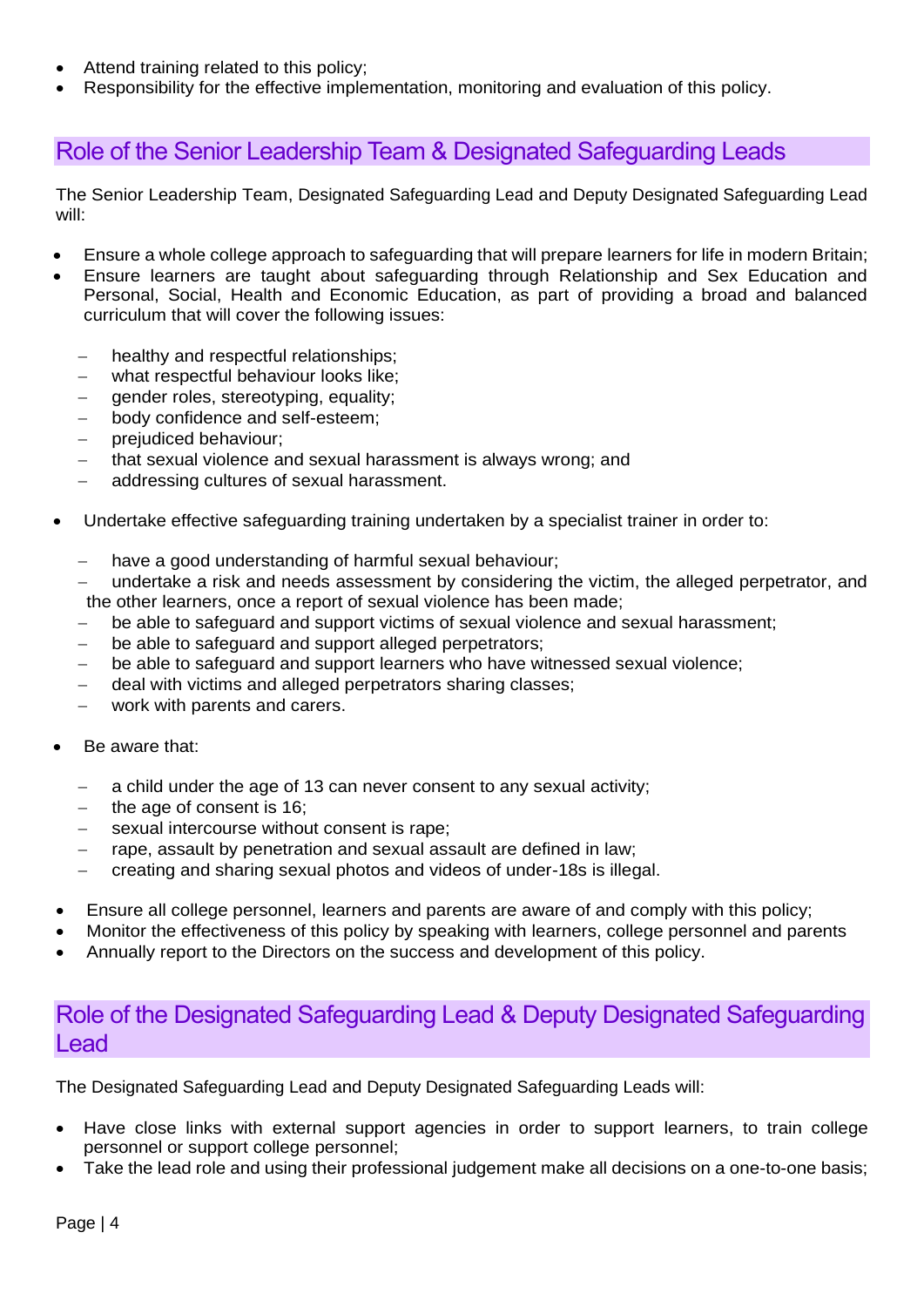- Be aware of the local process for making referrals and will use this if a learner has been harmed, is in immediate danger, or is at risk of harm;
- Inform the police (and to social care) a report of rape, assault by penetration or sexual assault;
- Reassure all victims that they are being taken seriously and that they will be supported and kept safe;
- Inform parents or carers if a referral has been made.

# <span id="page-5-0"></span>Role of College Personnel

College Personnel will:

- Undertake training in order to:
	- be aware of the different types of abuse and neglect;
	- know what to do if they have a concern about a learner;
	- − to know how to handle a disclosure;
	- to know how to offer support to learners; and
	- − know where to go to if they need support.
- If a learner makes a disclosure:
	- listen to the learner:
	- − remain calm;
	- − offer reassurance;
	- − not ask the learner to remove or adjust clothing if bruises are observed;
	- not ask leading questions;
	- − let the learner speak freely;
	- accept what has been told them without challenge;
	- not offer opinion or criticize or lay blame;

reassure the learner at the end of the disclosure telling them that they have done the right thing;

- not promise confidentiality but inform them that other people need to be told;
- record accurately and factually what the learner has said in note form;
- record observed injuries or bruises on a map of the body;
- submit a completed critical incident report to the designated person who will seek advice from the Local Authority Designated Officer (LADO);
- If they suspect that a learner may be a victim of abuse then they must:
	- record accurately and factually what they have seen in note form;
	- − submit a completed critical incident sheet to the designated person;
- Be aware that the Designated Safeguarding Lead will then:
	- further investigate and keep records of this investigation;
	- decide whether to take this referral further or to monitor the situation:
	- inform the person making the initial referral of his/her decision:

prepare in readiness for a case conference/core group meeting the following information on the learner:

- attendance and punctuality data
- academic achievement
- **EXEC** learner's behavior and attitude
- relationships and social skills
- appearance and presentation
- **any known incidents in or outside college**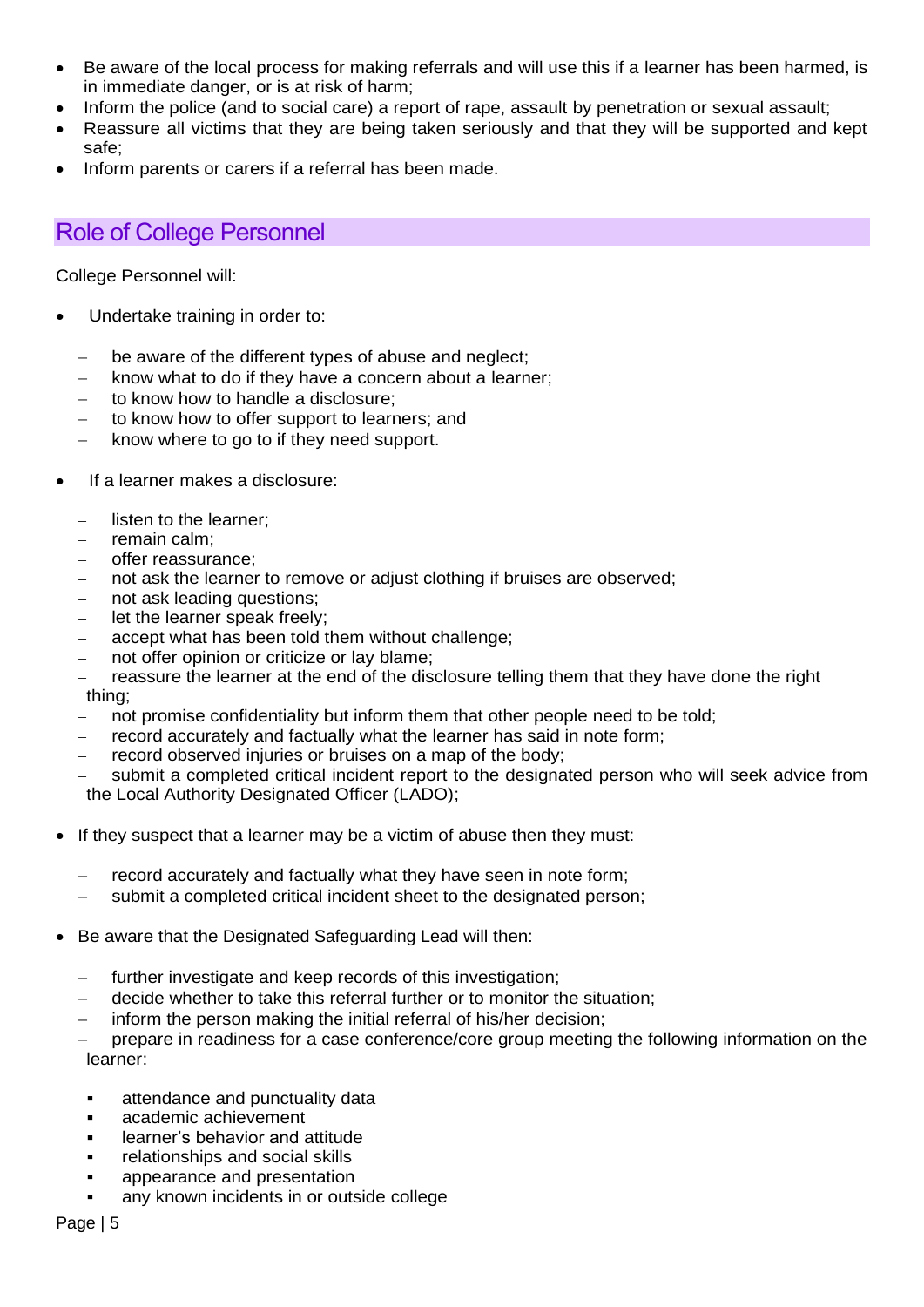- college contact with parents/carers
- If a parent makes a disclosure to college then the Designated Safeguarding Lead:
	- should meet with the parent taking down all details;
	- will assure the parent that the college will take the matter seriously;
	- that he/she will have to take advice from the Local Authority Designated Officer (LADO) about the disclosure;
	- will get back to the parent when a decision has been taken and how to proceed.
- Record any concern or incident in the following way:
	- Date

− All facts

− Time

Observed injuries and bruises

− Place

- Note the actual words of the learner
- − Nature of the concern
- Sign the notes and hand to the DSL

#### <span id="page-6-0"></span>Role of Learners

Learners must:

- Feel safe and protected;
- Know how to assess risk to themselves;
- Know how to keep themselves safe:
- Know how to raise a complaint or concern;
- Know and recognise a trusted adult that they can go to and raise their concerns;
- Feel supported and protected when they raise a concern;
- Be kept informed of any actions that have been taken when they have raised a complaint;
- Feel safe from discrimination and bullying;
- Be made aware of the basic safeguarding procedures in college such as visitors signing in and wearing visitor badges.

### <span id="page-6-1"></span>Role of Parents/Carers

Parents are:

- Asked to work hard with the college to establish excellent home-college relationships;
- Aware that we have a responsibility for the welfare of all our learners;
- Aware that we have a duty to involve social care or any other agency if we have any concerns about a learner;
- Aware that under certain circumstances we will involve an agency without informing them if we think that by doing so, we will place the learner at even greater risk;
- Aware that they will be kept up to date with all our actions;

# <span id="page-6-2"></span>Raising Awareness of this Policy

We will raise awareness of this policy via:

- College Handbook/Prospectus;
- College website;
- Staff Handbook:
- Meetings with parents such as introductory, transition, parent-teacher consultations and periodic curriculum workshops;